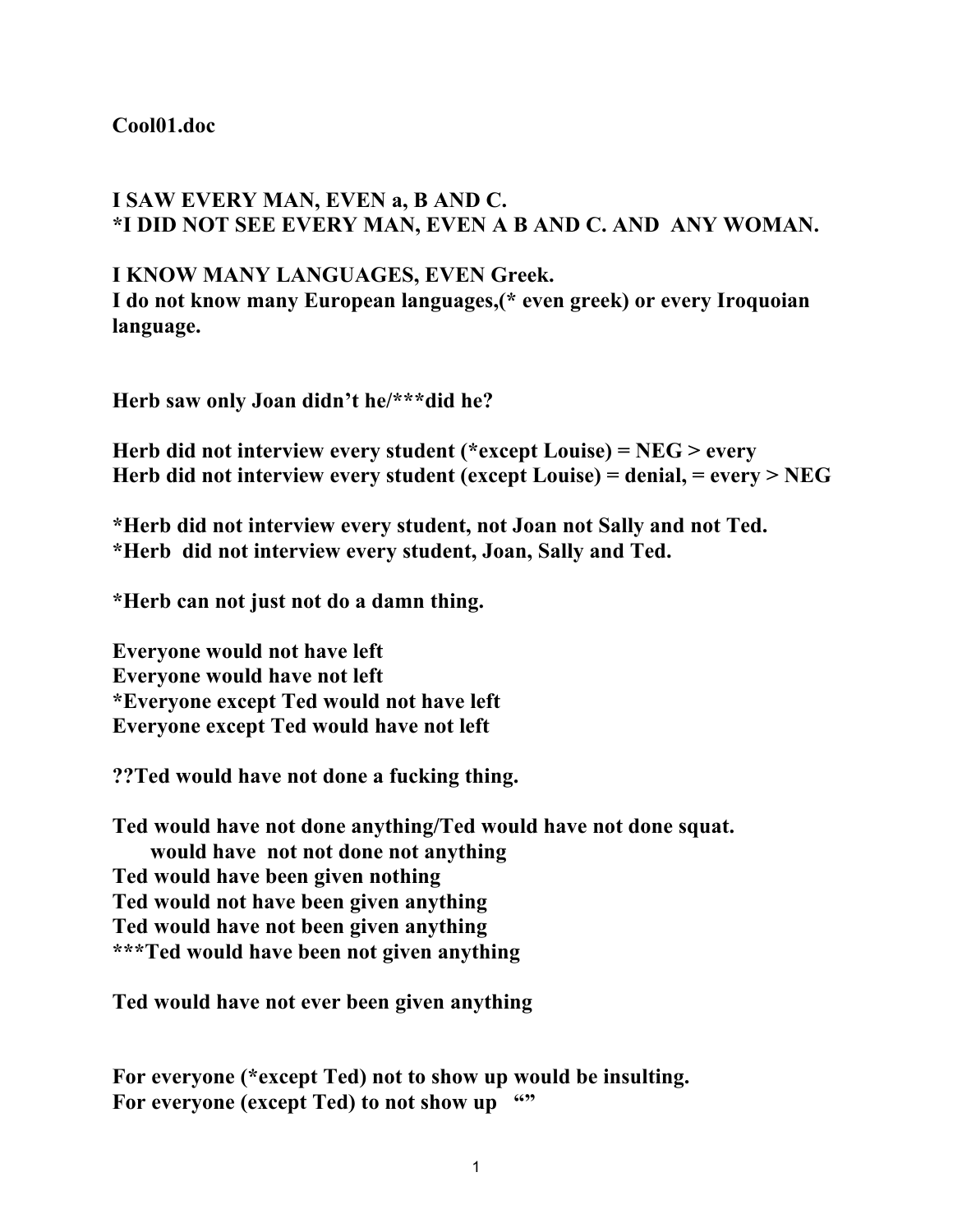**everyone (except Ted) seems not to have shown up.**

**everyone (\*except Ted) doesn't seem to have shown up.**

**I did not see every man or any woman = I saw not every man and no woman.**

**I did not see every man (\*except Jon) or any woman. I did not see every man (Bill, Jim and Tod) or any woman**

**I did not believe every man to have screamed. I believed every man not to have screamed. every > NEG, \*NEG > every I believed every man to not have screamed. bad word order but \*NEG > every**

**I believed every man to have not screamed. \*NEG > every**

**I believed every man not to have screamed. \*NEG > every**

```
every man did not scream
[every man who I know], I am sure did not scream. *NEG > every
```
**every man is difficult to believe not to have screamed.**

**It was every man who did not scream. \*NEG > every** 

**every man's not screaming amuses me.** 

**every man's not having screamed is not in doubt. ?**

**Every man's not having been arrested is clear. ??**

**Every man's having not been arrested is clear \*NEG > every**

**Every man's having been not arrested is clear \*NEG > every**

**generalization …neg can float off NEG [every X] only if arc is surface.**

**With no students capable of understanding anything/\*a fucking thing/\*squat, we had to cancel the class.**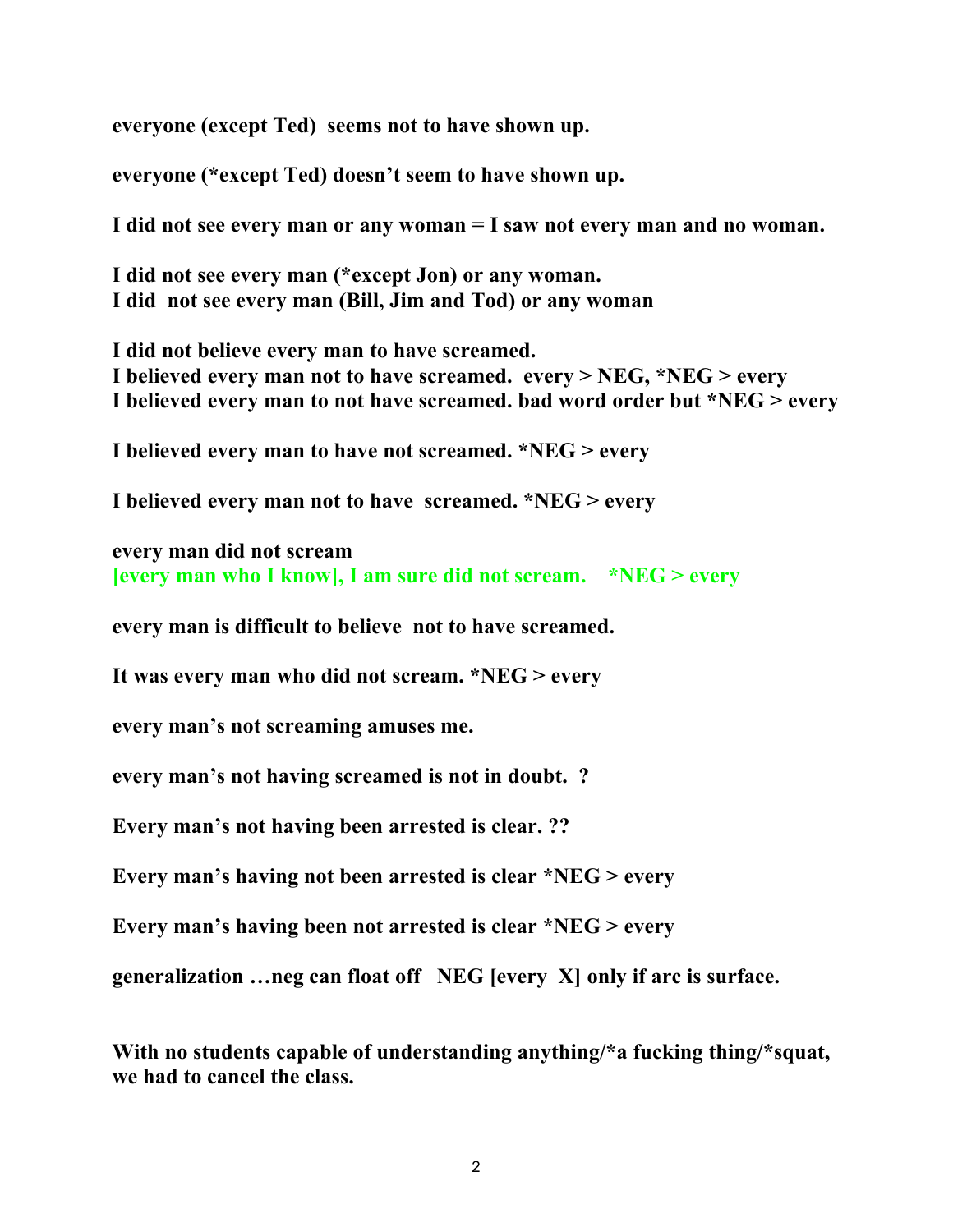**With all our students not capable of understanding anything/a fucking thing**

**With no students having any money/\*a red cent, …**

**The gorillas will cross the river first, with many/\*few hyenas to follow.**

**(100)a. Jane did not claim he told anyone squat. b. Jane did not claim he told anyone in particular squat. I THINK B. LACKS AN A-SQUAT READING. DOES THIS HAVE ANALYSIS:**

## **[NEG3 SOME ONE IN PARTICULAR]X IS SUCH THAT JANE DID NEG2 CLAIM THAT NEG1 HE TOLD X NEG0 SOME SQUAT.**

**IT HAS:**

 **JANE NEG4 CLAIM [NEG3 NEG2 SOME ONE IN PARTICULAR]X HE NEG1 TELL X NEGO SOME SQUAT**

**(101) Jane claimed he told no one in particular squat.**

**I think this also lacks A-squat reading.**

**(102) Jane did not claim that anyone in particular did squat. (103) \*Jane claimed that no one in particular did squat.**

**(104) Jane did not claim that any student (\*in particular) did they try to hire(105) Did any student (\*in particular) turn in a fucking thing?**

**Tom proved that that theorem, no one could prove.**

**\*Tom proved that that theorem, no one could.**

**\*That that theorem, no one could, Tom proved.**

**But latter could be just Haj's no topicalization in an island observation at work.**

**But isn't it worse than:**

**That that theorem, no one could prove, Tom proved**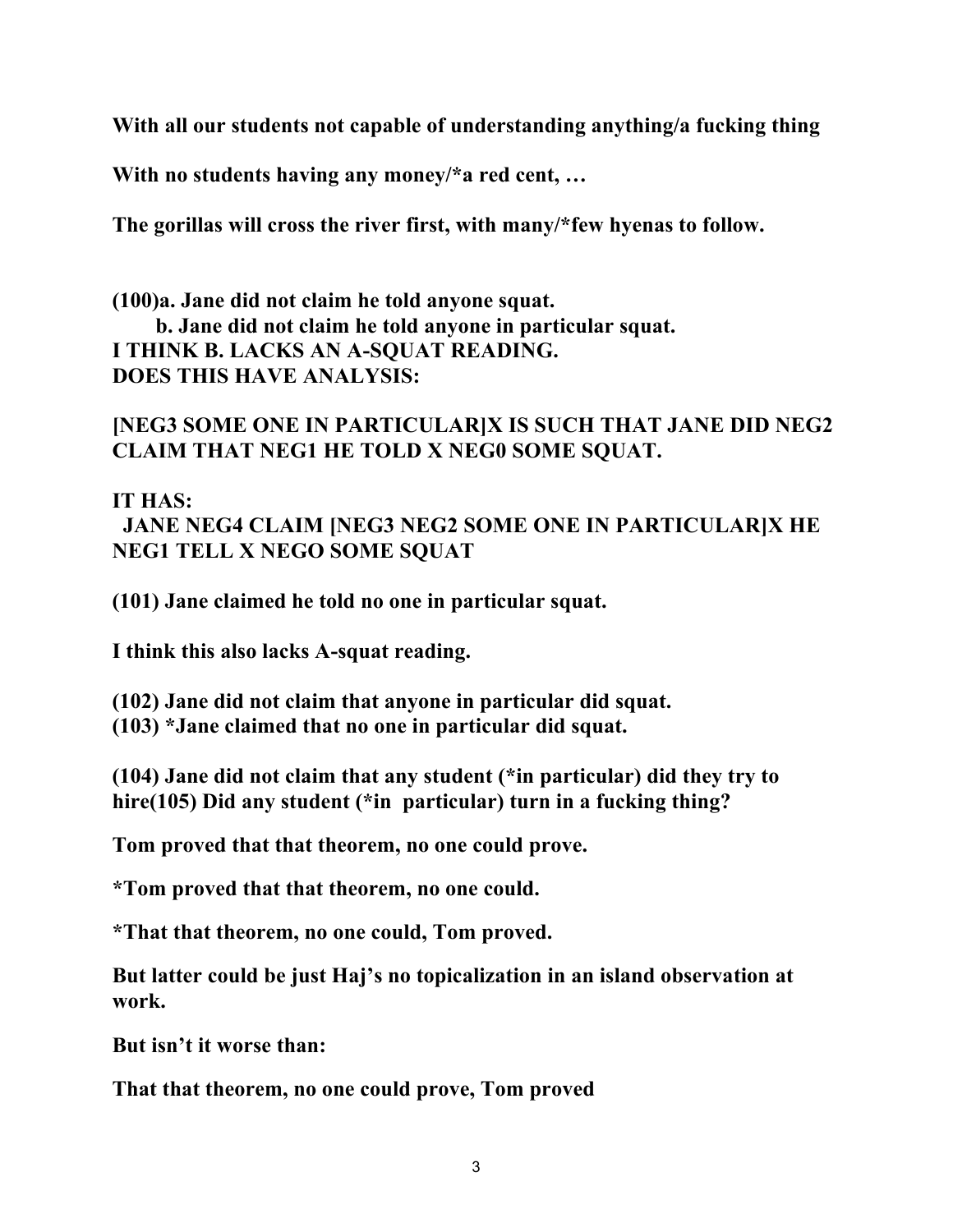**Herb hit on babs…\*hit babs on.**

**\*On whom did Herb hit/Herb hit yesterday on Babs…PP unextractable.**

**Herb hit on her…shows is not particle.**

**Herb hit only on babs. \*Herb hit on only babs.**

**nobody did anything much.**

**Zeke did not do anything much.**

**Zeke did nothing much.**

**Zeke did nothing to speak of.**

**Zeke did not do anything to speak of.**

**With no students capable of reading anything/??a fucking thing/\*squat, we had to cancel the exam.**

**He found no students capable of reading anything/??a fucking thing/\*squat.**

**With no students willing to lift a finger, to do a fucking thing/\*squat**

**With no students willing to do \*squat.**

**No student was willing to do squat.**

**No student was anxious to do squat.**

**With no student willing to do squat,**

**At that time were described to themselves few men and few women.**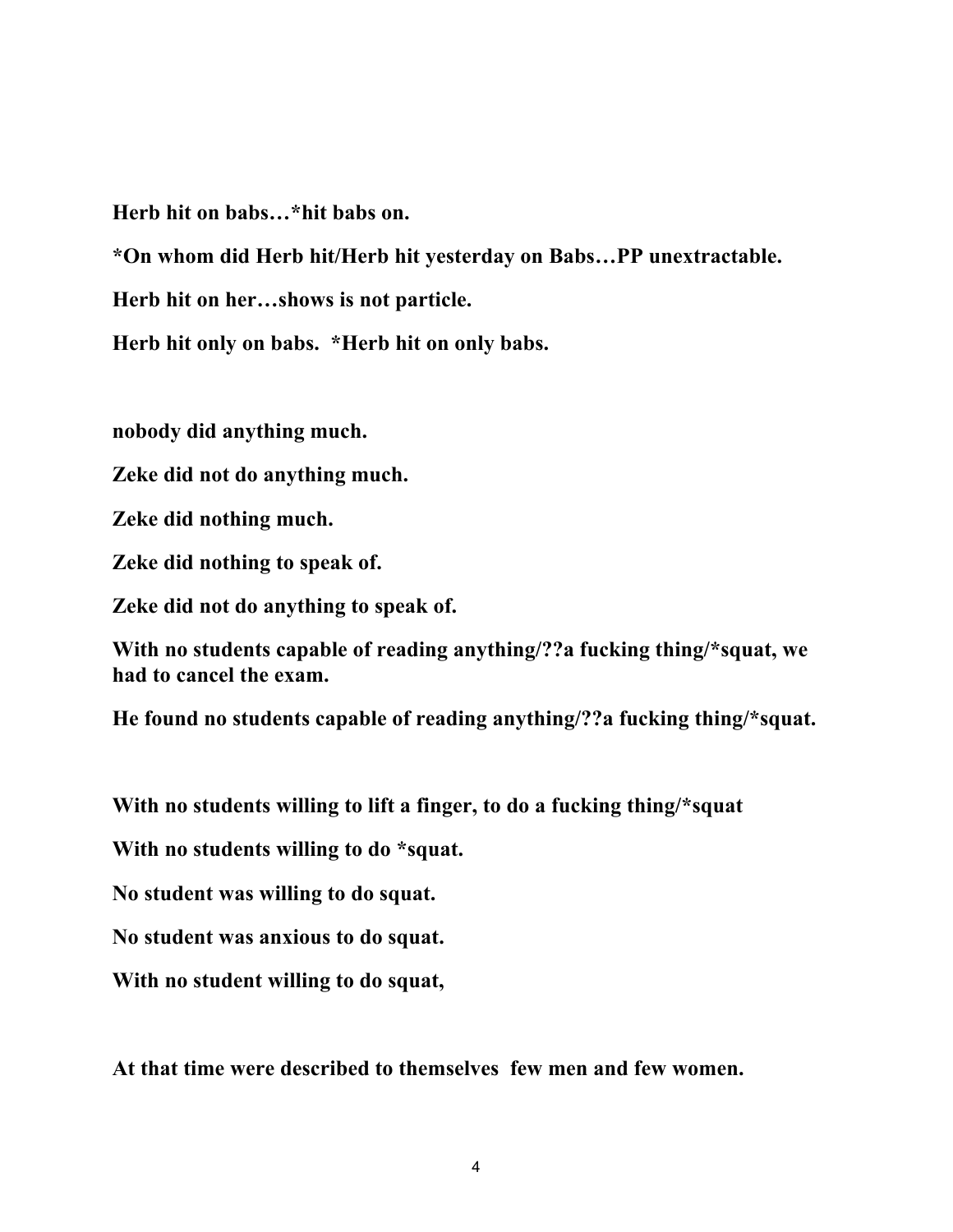**\*At that time were described to any friends few men and few women.**

**\*I believe any of the proposals in question not to have a chance of passage. I believe not to have a chance of passage any of the proposals in question.**

**(15)a. I believed no gorillas to know any Turkic languages.**

- **b. \*I believed to know any Turkic languages no gorillas of that size.**
- **c. \*I believed any gorillas to know no Turkic languages**
- **d. I believed to know no Turkic languages any of the gorillas in the freshmen class.**
- **e. I believed (certain) not to know Spanish any of the gorillas in the class.**

**He cares/wants to visit no one.**

**He \*cares/wants not to visit anyone.**

**I believe that no one does he care/want to visit.**

**I don't believe that anyone does he \*care/want to visit.**

**He doesn't want/care to criticize everyone.**

**He \*cares/wants not to criticize everyone.**

**NEG1 NEG2 care criticize NEG3 some one.**

**NEG1 needs to get deleted; it can be by scope arc.**

**scope NEG1….**

**okgilles/\*\*\*PMPnobody did not say anything**

**\*nobody did not ever eat that.**

**Nobody did they not ever call.**

**\*nobody did not say squat**

**\*nobody did not leave until 10**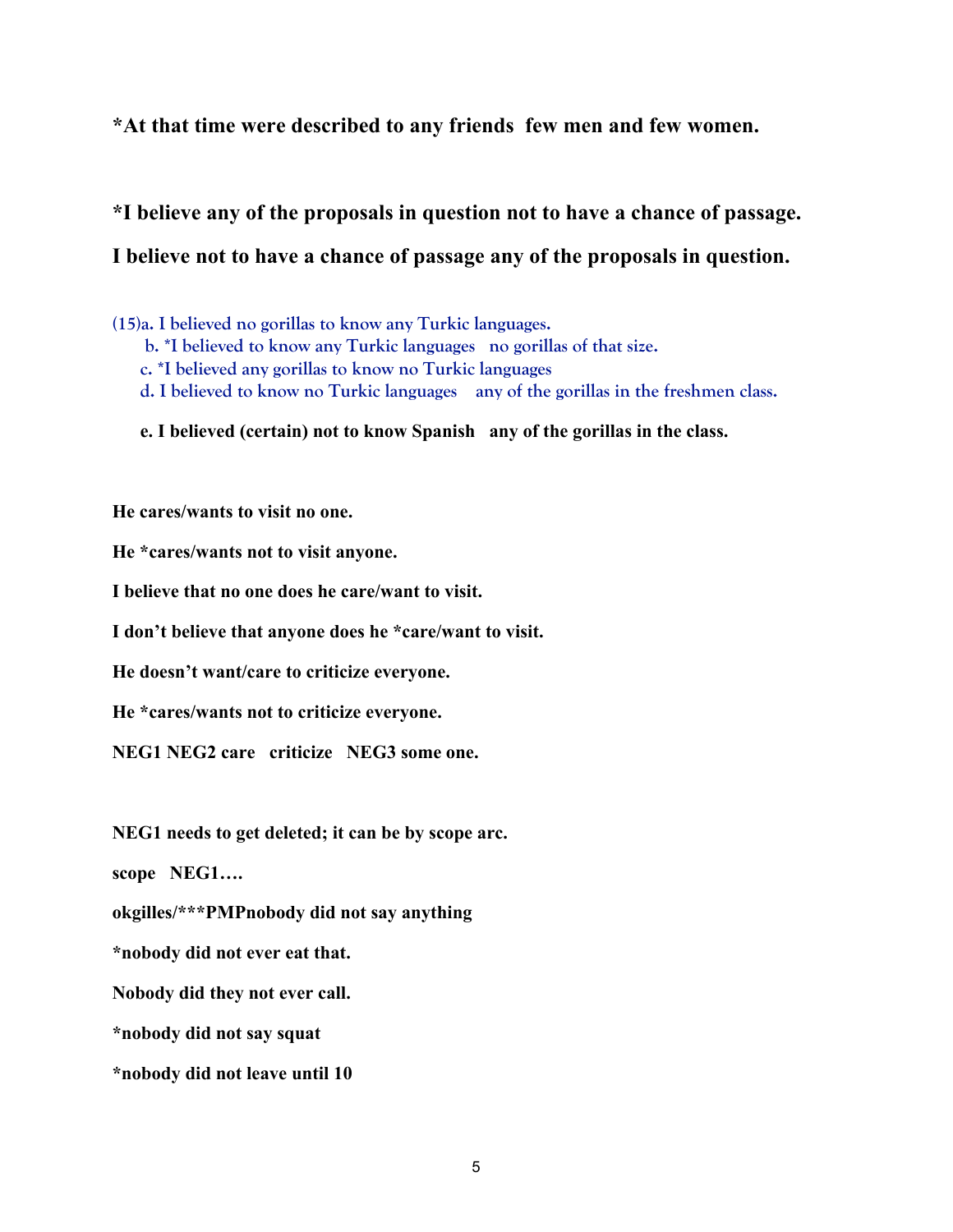**\*nobody did not contribute a red cent.**

**\*I forgot that he lifted a finger to help her.**

**I didn't remember that he lifted a finger to help her.**

**\*I forgot that he had helped anyone (\*but Joan).**

**I did not remember that he had helped anyone but Joan.**

**\*That he had helped anyone (but you), I really forgot.**

**That he had helped anyone but you, I did not remember.**

**I did not tell Jane to say that she contributed a fucking thing/squat to the UAA.**

**Jane did not say that she contributed a fucking thing/squat to the UAA.**

**Jane could not prove that she contributed squat to the UAA.**

**(1)a. Ted wowed the whole campus.**

 **b. \*Everyone was wowed by Ted.**

**c. \*Such groups don't wow easily.**

 **d \* The people in the audience remained unwowed.**

**d. \*He wowed last year several large audiences.**

**e. Hypothesis: wow takes a 3, or a 4+3.**

**f. \*the wowing of the audience by Ted**

**g. \*Ted wowed a large audience and Bob a small one**

**h. \*Although Ted didn't wow the Rotarians he did the Elks. It is not my wont to X \*To X is not my wont**

**as is my wont \*which is my wont**